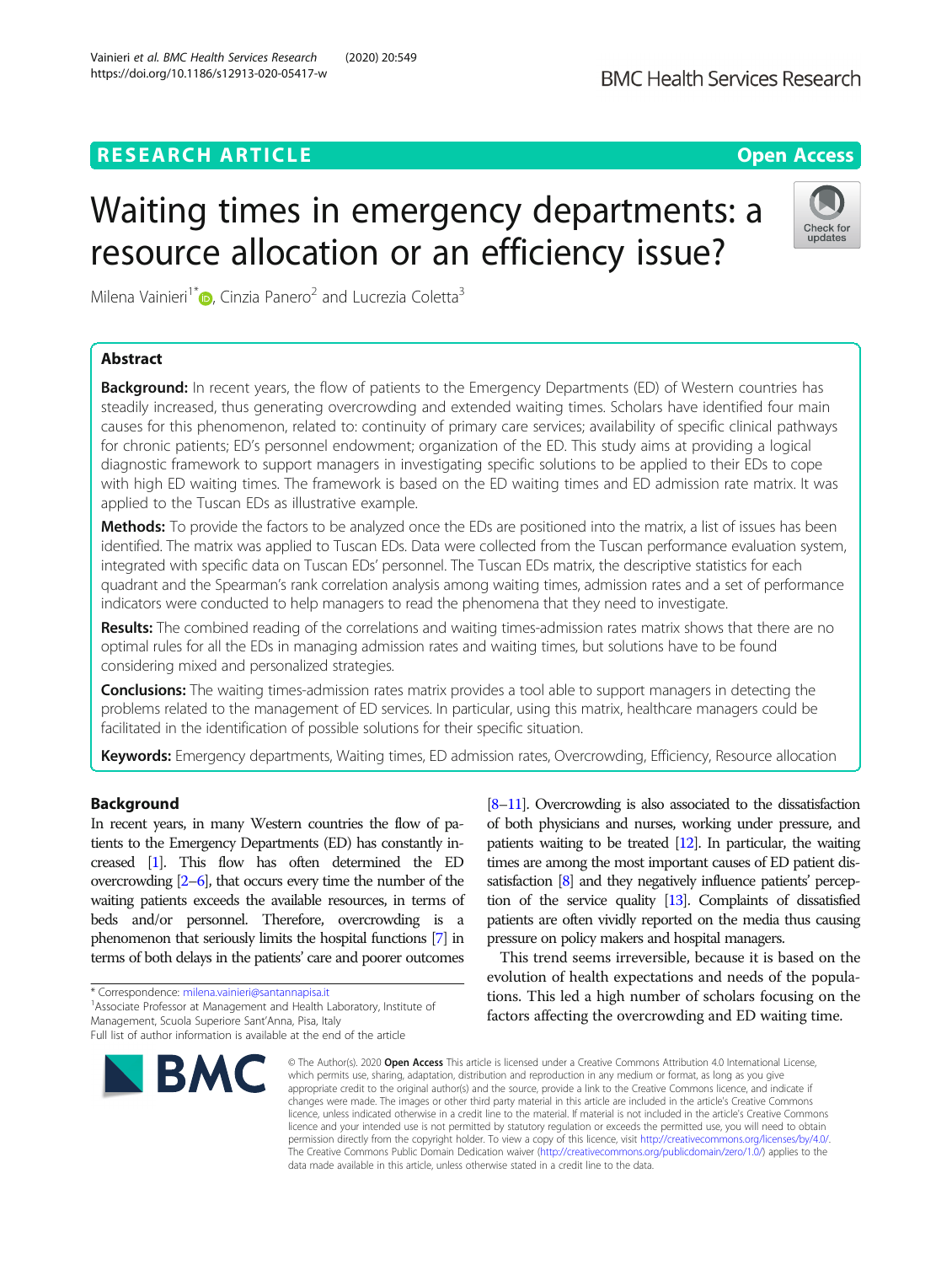In particular, these factors can be grouped into four main categories: 1) how primary care and continuity are organized; 2) the existence and effectiveness of organizational models and clinical pathways for chronic patients; 3) the presence of bottlenecks related to ED's personnel or equipment endowment; 4) how the ED is organized and its connection with the rest of the hospital. The first two are related to the admissions to the ED services, the others to the way the ED and the hospital are organized to manage the flow of the patients.

With reference to the first group of factors, how primary care and continuity are organized, some authors underlined that overcrowding may depend on the high number of non-urgent patients seeking help from the ED [[14](#page-9-0), [15\]](#page-9-0), while these patients could turn to other health settings, namely primary care. There could be several reasons behind this patient's choice such as the capacity of ED to provide a full, timely service, including diagnosis and examinations [[16,](#page-9-0) [17\]](#page-9-0) as well as the higher perceived quality of ED services [[18\]](#page-9-0). However, there are scholars outlining that admissions to the EDs are higher when there are problems related to the supply side, in particular when primary care services fail to respond to patients' needs [\[17,](#page-9-0) [19](#page-9-0)–[25\]](#page-9-0).

The second group of factors influencing the ED admissions is related to the existence and effectiveness of organizational models and clinical pathways for chronic patients. Indeed, since the beginning of 2000 disease management programs have been proposed, like the chronic care management [\[26](#page-9-0), [27](#page-9-0)] with the aim to improve the health conditions of the patients [[28\]](#page-9-0), by identifying the health needs before the disease appears or it becomes serious. These programs may be particularly relevant to cope with potential avoidable ED access, considering that chronic patients are frequent users (i.e. patients with at least four ED admissions per year) [\[29](#page-9-0)–[33\]](#page-9-0).

A third group of factors influencing the waiting times in ED is related to potential bottlenecks such as the ED structural endowment of physicians and nurses (and rooms). Some studies outlined that the waiting times may depend on the insufficient number of physicians and nurses [\[34](#page-9-0)–[36\]](#page-9-0) or equipment like the existence of diagnostic imaging reserved to the ED [\[37](#page-9-0), [38\]](#page-9-0).

The last group of factors influencing the ED overcrowding and the waiting times concerns how the ED is organized and its integration with the rest of the hospital. For instance, the existence of fast track for specific health problems (such as pregnancy or eye issues) may reduce waiting times because patients going to ED for these conditions have been taken in care directly by the specialists' ambulatories or wards thus helping the ED personnel to cope with the visits' demand [\[37](#page-9-0), [38](#page-9-0)].

Another aspect related to the organization is the boarding, that occurs when patients needing a hospitalization have to wait in the ED because the ward beds are not available [\[3,](#page-8-0) [35,](#page-9-0) [39,](#page-9-0) [40](#page-9-0)]. This implies that the effort of ED personnel is diverted, at least in part, from the new patients that come to the ED because they have to pay attention also to patients waiting for being hospitalized [\[41](#page-9-0)].

To support hospital managers to cope with the third and the fourth groups of factors affecting the ED waiting times, some scholars have proposed operation or lean management approaches [[42](#page-9-0), [43\]](#page-9-0). Whilst to cope with the first two groups of factors, many scholars suggested to rearrange primary care or healthcare pathways. However, how to discover which is or are the factors that may affect the waiting times in a specific ED is an issue still uncovered in literature. It is a topic often left in the hands of hospital managers who have to analyze their own data. It may result also difficult because of the possible bias coming from the lack of comparisons (such as the definition of personnel endowment) or the lack of information at hospital level (such as the primary care efficiency or the effectiveness of the healthcare pathways).

This study aims at providing a logical framework that both the meso-level of government (such as Regional governments) and hospital managers can use as a logical diagnostic tool to understand their specific positioning with reference to the different potential factors influencing the ED waiting times and, therefore, to support them to find the solutions that can suit their EDs. This diagnostic logical framework was applied to the Tuscan health system to illustrate how to read it.

#### Methodology

## Designing the logical framework to investigate ED waiting times

To provide a diagnostic logical framework to detect the specific situation and the factors that potentially influence ED waiting times, we propose a descriptive study, based on a matrix that compares the ED waiting times with the ED admission rate. This framework has been designed and applied to other services [\[44](#page-9-0), [45\]](#page-9-0). It is based on a matrix that compare performance service waiting times and service use-rates. The position into the matrix allows to rapidly realize if the waiting times or the service use rates are higher or lower than the median of the other units observed in a specific geographical area. The four quadrants coming from the use of median value for waiting times and service use-rates identify four situations (higher waiting times higher service use rates; lower waiting times lower service use rates; higher waiting times lower service use rates; lower waiting times higher service use rates) that may require different strategies. Strategies need to be personalized on the basis of the service analyzed. Hence, in order to adapt this matrix to the ED services we followed three steps.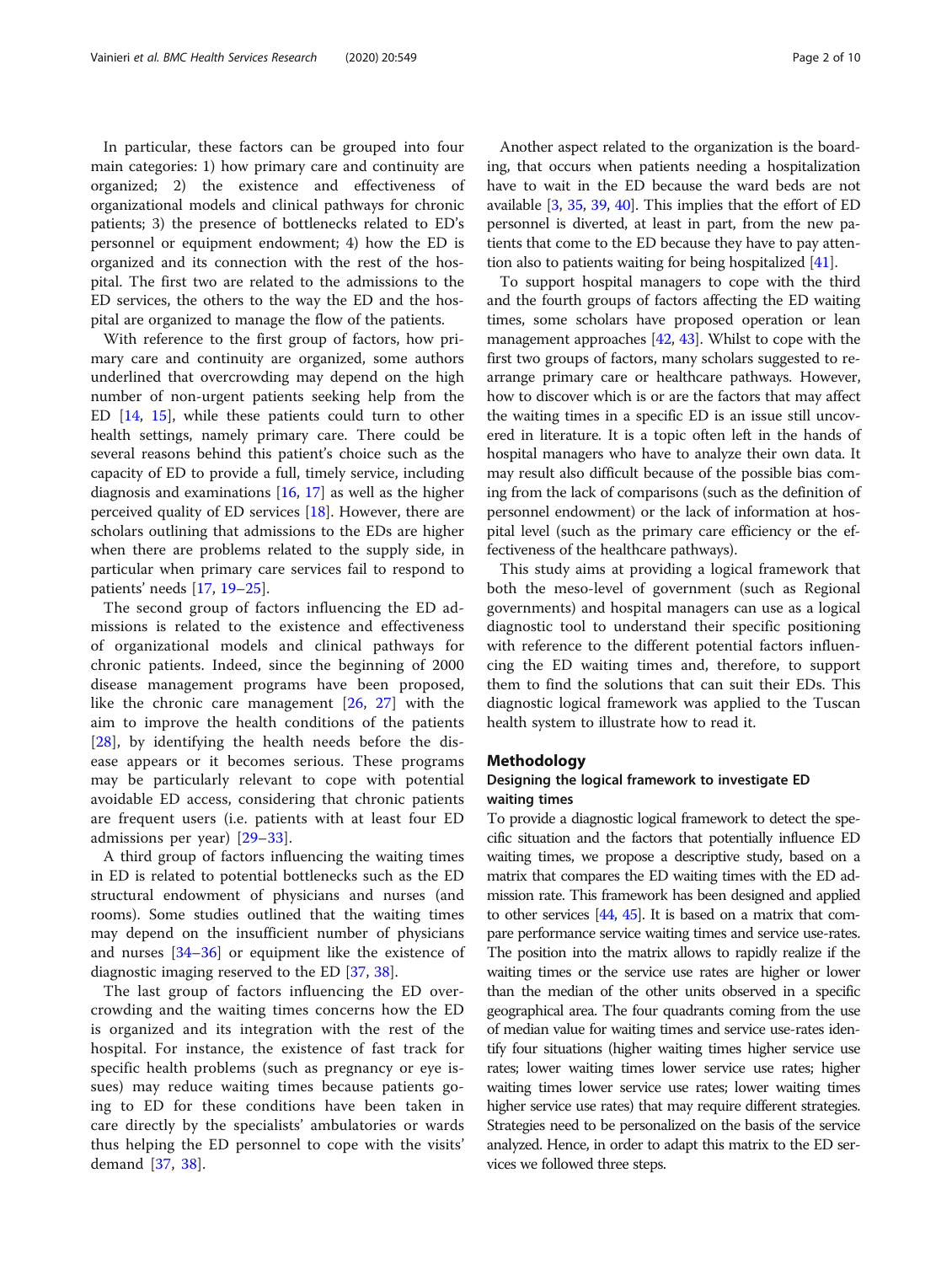The first step was to select indicators that can be monitored to detect the factors associated with the ED waiting times and ED admission rates. Indicators were based on both the categories identified in the literature, reported in the first paragraph, and the consolidated experience of the performance evaluation system in the Tuscany Region [\[13](#page-9-0)], which is using more than 300 performance indicators also covering ED and primary care services also share with other Italian Regions [\[36](#page-9-0), [46](#page-9-0)–[48\]](#page-9-0). This experience guarantees that the indicators' selection already received a validation process by professionals and healthcare managers [\[36](#page-9-0), [47](#page-9-0)].

The second step was to propose for each quadrant the issues to be investigated in order to cope with ED waiting times and ED admission rates. Hence, we identified the indicators that we suggest to be analyzed for each quadrant to disentangle why the ED got that performance in terms of waiting times and admission rates.

The third step was to apply this logical framework to the real world data presenting it to ED heads of departments in the Tuscany Region. The illustrative example was coupled with the correlation analysis of the factors identified in the first step.

#### Study setting

This matrix was applied to the Tuscan EDs data to better highlight the support that this diagnostic logical framework can provide to managers and policymakers in coping with EDs' waiting times.

Tuscany is a medium-size Italian Region, with a population of 3,75 million with a good level of performance of its healthcare services [[46](#page-9-0)]. However, there is a wide variability of performance results among its Districts and EDs. Consistently with the international trend, the number of admissions to the Tuscan EDs increased by 5,4% in the last 7 years arriving at 1 million and half of admissions.

The service is provided by 38 EDs, which refer to 3 LHAs and 4 Teaching Hospitals, and are grouped into 25 territorial Districts.

In 2018, the overall admission rate to the EDs per 1.000 inhabitants was 361.49, with a great variability among the Districts (from 279.99 to a maximum of 556.49) and among the ED admission rate referred to minor priority codes, that which was 88.28 per 1.000 inhabitants (from 43.59 to a maximum of 146.52). With reference to the waiting times, the median waiting time is 72 min, from a minimum of 36 min to a maximum of 282 min. Urgent priority codes, which need immediate admission to the treatment, are included.

#### Data analysis

The analysis conducted is a qualitative description of the application of the diagnostic logical framework to the Tuscany data.

The data concerning the ED admission rates, the waiting times and the performance of primary care were retrieved from the publicly disclosed data on Tuscan performance evaluation system [\(https://performance.santannapisa.it/](https://performance.santannapisa.it/)); data related to personnel come from a research report [[36](#page-9-0)]. For what concerns the data about the endowment of ED personnel, we used the last data available (2015), whereas all the other data are updated to 2018.

To design the matrix, we linked ED admission rates, computed at the District level, and ED waiting times, computed at the hospital level. Therefore, as a methodological criterion, for those Districts which comprehend more than one hospital, we considered the waiting times of the prevalent ED. The number of admissions of the selected EDs represents always more than 70% of the admission per inhabitants. The reference lines that identify the quadrants represent the regional median values. We reported some descriptive statistics for the four quadrants to illustrate how this matrix can help managers to detect their situation.

We reported some descriptive statistics for the four quadrants to illustrate how this matrix can help managers to detect their situation.

To complete the study a correlation analysis among variables was performed with a level of significance at 10%. We executed the Spearman's rank correlation because most of the variables were not normally distributed. The correlation analysis may help to identify common patterns among the Tuscan EDs in association to the factors analyzed, suggesting that some issues may require a regional intervention.

#### Results

## The diagnostic logical framework to cope with ED waiting times

The selected indicators where presented in Table [1](#page-3-0). In particular, for factors related to primary care and continuity (group 1), we investigated the GP's density; for factors related to the existence and effectiveness of chronic management programs (group 2), we considered the indicators of the avoidable hospitalizations as well as the enrolment into the Tuscan chronic care program monitored by the Tuscan performance evaluation system [\[48](#page-9-0)]; for factors related to the presence of bottleneck (group 3) we used the indicators coming from a Tuscan research on EDs' personnel [\[36](#page-9-0)]; for factors related to EDs performance and hospitals' organization (group 4) we considered all the indicators referred to the Tuscan performance evaluation system. These indicators cover both quality aspects (such as the number of EDs readmission) and the appropriateness (such as the percentage of hospitalized patients admitted to the ward within  $8 h$ ) [\[48](#page-9-0)].

Positioning the EDs inside the four quadrants allows to draw down a list of potential factors affecting that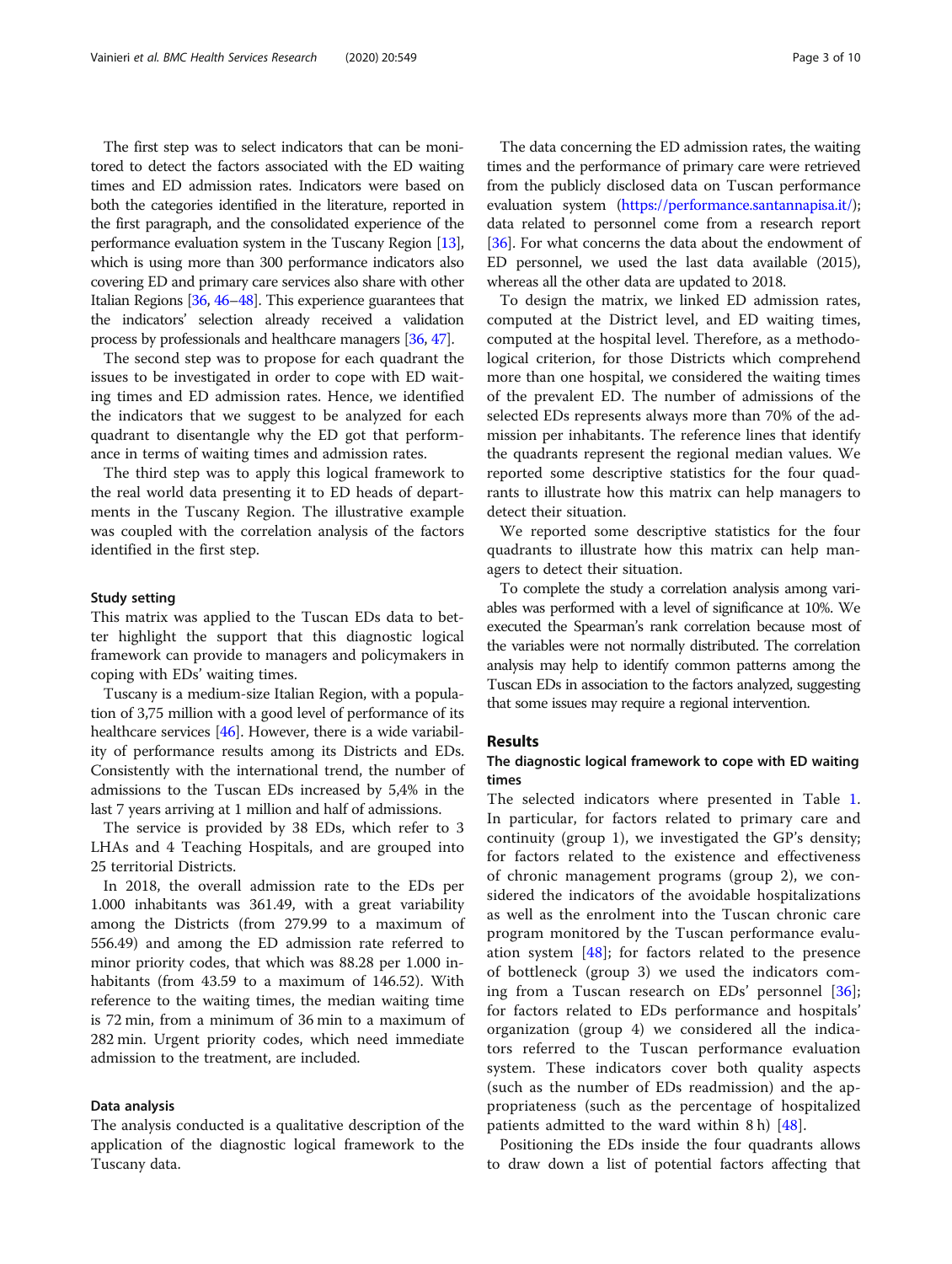#### <span id="page-3-0"></span>Table 1 Variables taken into account

| Groups                             | <b>Variables</b>                                                                                                                                            |
|------------------------------------|-------------------------------------------------------------------------------------------------------------------------------------------------------------|
| FD admissions                      | ED admission rate per 1000 inhabitants                                                                                                                      |
| ED waiting times                   | ED waiting times                                                                                                                                            |
| Group 1: Continuity<br>of care     | Number of GPs per 1000 inhabitants in the<br>district                                                                                                       |
| Group 2: Chronic care              | Percentage of inhabitants ( $\geq 16$ years) enrolled<br>in Tuscan chronic care programmes                                                                  |
|                                    | Primary care effectiveness of chronic disease<br>management (hospitalization rate for heart<br>failure, diabetes, chronic obstructive<br>pulmonary disease) |
| Group 3: ED personnel<br>endowment | Number of FTE ED physicians per 10,000<br>admissions                                                                                                        |
| Group 4: Organizational            | % of non-urgent treated within four hours                                                                                                                   |
| factors                            | % admissions to the observation unit                                                                                                                        |
|                                    | % of hospitalized patients from the<br>observation unit                                                                                                     |
|                                    | Observation unit length of stay $<$ 6 h                                                                                                                     |
|                                    | Observation unit length of stay $>$ 48 h                                                                                                                    |
|                                    | % admissions to the observation unit                                                                                                                        |
|                                    | % of hospitalized ED patients                                                                                                                               |
|                                    | % hospitalized ED patients within eight hours                                                                                                               |
|                                    | Bed occupancy rate                                                                                                                                          |
|                                    | % appropriateness of surgical setting                                                                                                                       |
|                                    | % of patients hospitalized in the intensive care<br>unit within 24 h                                                                                        |
|                                    | % of repeat admissions to the ED within 72 h                                                                                                                |
|                                    | % Patients left without being seen                                                                                                                          |

performance (see Fig. 1). Accordingly, specific hypotheses concerning the solution to the problems and the consequent strategies can be outlined.

The EDs in the upper left quadrant (High waiting times/Low admission rate) show a good performance with reference to the admission rates but some problems to manage the waiting times. Therefore, these EDs may primarily look at solutions inside their organization. In such circumstances managers can investigate factors related to the abovementioned third and fourth groups of potential factors affecting high ED waiting times. In particular, the list of questions (not exhaustive) that hospital managers may detect are related to the ED staff endowment, staff productivity and equipment availability. Other potential factors leading to higher waiting times can be referred to the hospital organization, such as the existence of fast track paths or the capacity of the wards to rapidly take in charge those patients who need to be hospitalized. In the case of the upper right quadrant (High waiting times/High admission rate) the EDs show problems with reference to both the admission rate and the waiting times. In these circumstances the list of questions is longer because solutions may refer not only to the ED/hospital but also to the primary care. The managers could investigate a mix of issues related to all the four groups of factors identified in literature. The problems referring to the high ED admission rate pertain to the overall organization and performance of the health care system, usually outside the ED control. In particular, the factors of the first two groups refer to i) how primary care and continuity are organized; ii) the existence and effectiveness of organizational models and clinical pathways for chronic patients. Another group of issues that may affect the situation of EDs positioned in that quadrant may concern the third and fourth groups: delays both in the admission phase (for instance, in

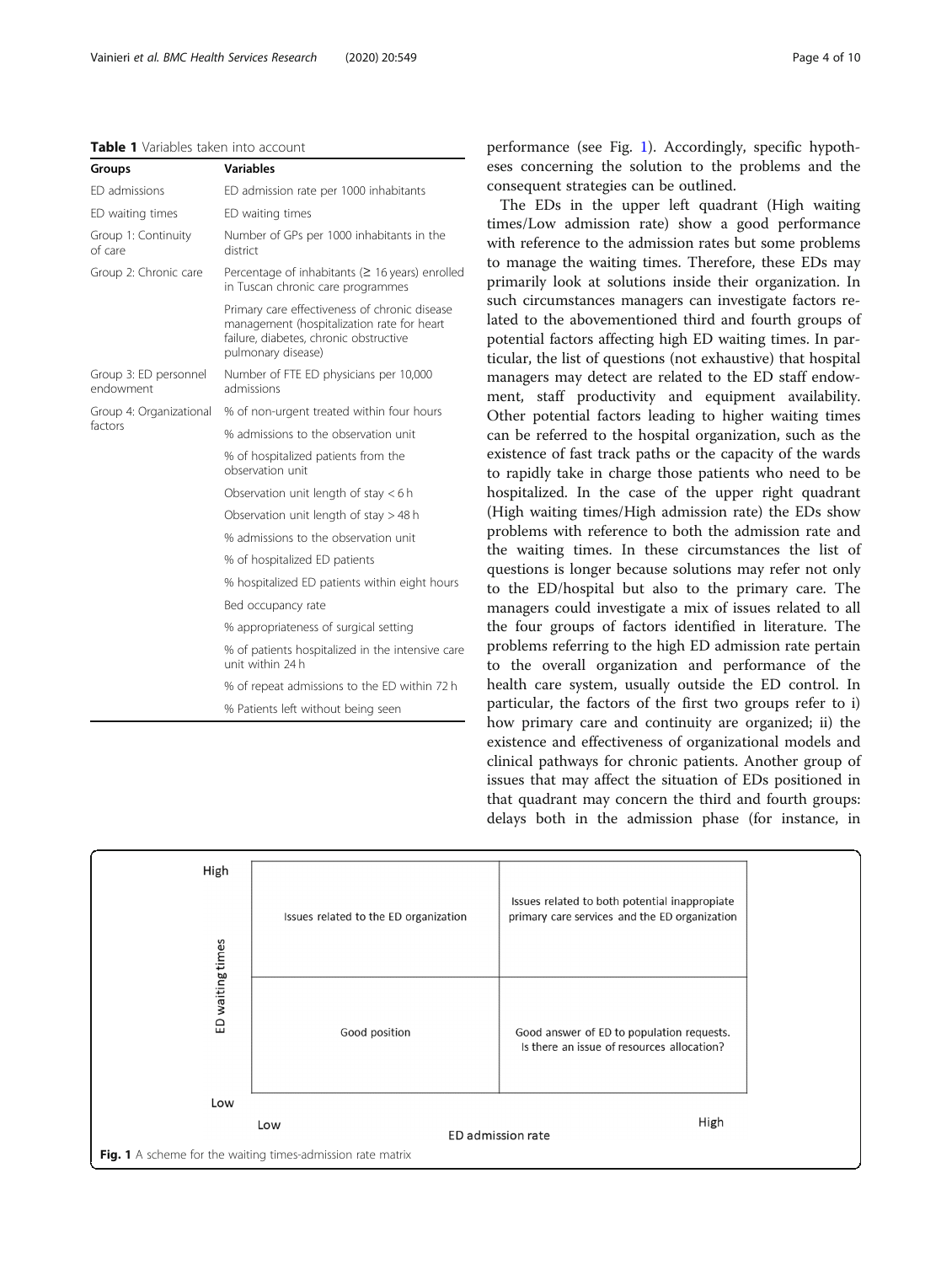terms of presence of fast track protocols), and in the discharge phase (due, for instance, to boarding for the admission to the wards); bottlenecks concerning for instance the imaging diagnostic services and the structural efficiency (staff productivity and staff endowment).

The EDs in the bottom right quadrant (Low waiting times/High admission rate) are efficient with reference to the waiting times, but the situation may suggest a sub-optimal resource distribution among the settings of care and a potential inappropriate answer of primary care services to the health needs of the population.

The EDs that are in the bottom left quadrant (Low waiting times/Low admission rate) are in an apparently good situation where the demand (admission rate) and the waiting times seem to be under control.

Figure 2 shows how the Tuscan EDs are positioned into the matrix while Table [2](#page-5-0) reports the descriptive statistics for each quadrant. Some distinctive traits for these four quadrants emerge from the matrix.

EDs belonging to the upper-left quadrant (high waiting times/low admission rate) are characterized by the highest number of General Practitioners per 1.000 inhabitants but lower performance in the chronic management indicators. It seems to suggest that the primary care is well structured in terms of number of GPs (the first group of factors) but it is not well organized to treat chronic patient (the second group of factors). Despite the lower ED admission rates EDs of this quadrant, on average it presents a number of FTE of physicians per 10,000 admissions slightly lower than the regional mean, which could be a reason behind the higher ED waiting

times (the third group of factors). In addition, with reference to the organization (the fourth group of factors), these EDs show the highest percentage of hospitalized patients and also the highest bed occupancy rate; another interesting aspect that characterizes this group of EDs is the lower recourse to the observation unit. All these aspects could be among the main causes of boarding and delay in the discharge phase.

In the upper-right quadrant (high waiting times/high admission rate) EDs show a poor primary care structure, because they have the lowest rate of GPs per inhabitant (the first group of factors), but a good performance of chronic management (the second group of factors); the personnel endowment is the lowest of the four groups which can be one of the reasons for the high ED waiting times (the third group of factors); the factors related to the organization (the fourth group) show that the bed occupancy rate is on average but these EDs seem to wait more than other to hospitalize patients in the intensive care units and have less patients in observation units although for more time. These organizational reasons may lead to higher waiting times.

The bottom right quadrant (low waiting times/high admission rates) comprehends EDs with a primary care structure slightly better than the regional average and good performance of the chronic management so that the reasons of high admission rates rely on other factors. The low waiting times are coherent with an average ED endowment of personnel. The bed occupancy rate is the lowest among the four quadrants. In addition, the Observation Unit is intensively used, above all for the short

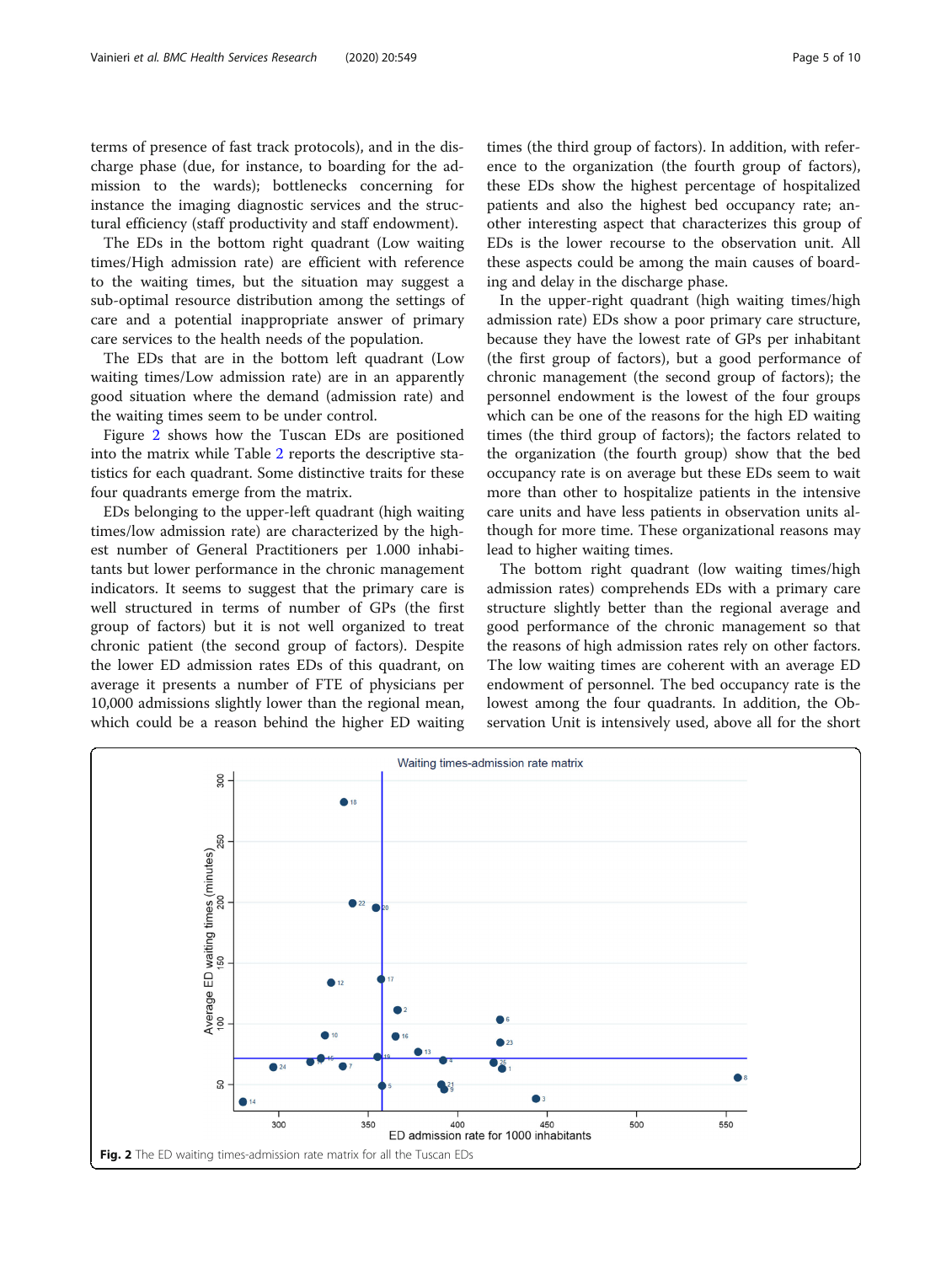#### <span id="page-5-0"></span>Table 2 Average characteristics of the four quadrants

| <b>Factors</b>                                                                    | Quadrant<br>upper-left | <b>Ouadrant</b><br>upper-right | Quadrant<br>bottom-left | <b>Ouadrant</b><br>bottom-right | <b>Tuscany</b> |
|-----------------------------------------------------------------------------------|------------------------|--------------------------------|-------------------------|---------------------------------|----------------|
| ED waiting times (minutes)                                                        | 147.93                 | 93.26                          | 55.06                   | 58.56                           | 79.32          |
| ED admission rate (per 1000 inhabitants)                                          | 340.39                 | 391.38                         | 422.24                  | 307.58                          | 361.49         |
| Group 1: Continuity of care                                                       |                        |                                |                         |                                 |                |
| Number of GPs per 1000 inhabitants                                                | 0.75                   | 0.61                           | 0.70                    | 0.71                            | 0.66           |
| Group 2: Chronic care                                                             |                        |                                |                         |                                 |                |
| % of inhabitants ( $\geq$ 16 years) enrolled in Tuscan chronic care programmes    | 53.16                  | 68.55                          | 76.33                   | 72.79                           | 61.13          |
| Chronic disease management: heart failure                                         | 168.97                 | 147.36                         | 129.39                  | 145.97                          | 151.95         |
| Chronic disease management: diabetes                                              | 20.32                  | 13.33                          | 13.26                   | 11.52                           | 16.10          |
| Chronic disease management: obstructive pulmonary disease                         | 38.12                  | 16.60                          | 17.22                   | 20.98                           | 28.14          |
| Group 3: Endowment of personnel                                                   |                        |                                |                         |                                 |                |
| Number of FTE physicians per 10,000 admissions                                    | 3.83                   | 3.41                           | 3.91                    | 5.06                            | 3.98           |
| Group 4: Organization                                                             |                        |                                |                         |                                 |                |
| % of non-urgent treated within four hours                                         | 71.13                  | 70.18                          | 84.39                   | 77.17                           | 76.56          |
| % of hospitalized patients among those admitted to ED                             | 14.53                  | 11.69                          | 10.80                   | 12.97                           | 12.64          |
| % hospitalized patients within eight hours                                        | 80.81                  | 80.35                          | 92.67                   | 80.33                           | 79.47          |
| Bed occupancy rate                                                                | 83.10                  | 80.81                          | 71.10                   | 71.36                           | 80.85          |
| % admissions to the observation unit                                              | 6.97                   | 5.75                           | 8.85                    | 10.84                           | 7.40           |
| % of hospitalized patients from the observation unit                              | 22.56                  | 33.07                          | 24.28                   | 25.74                           | 27.75          |
| Observation unit length of stay $< 6 h$                                           | 16.69                  | 13.83                          | 29.53                   | 40.67                           | 27.78          |
| Observation unit length of stay $>$ 48 h                                          | 9.00                   | 16.75                          | 6.92                    | 7.68                            | 9.88           |
| % of patients admitted to the ward hospitalized in the intensive care within 24 h | 0.63                   | 0.41                           | 0.68                    | 0.71                            | 0.70           |
| % repeat admissions to the ED within 72 h                                         | 3.04                   | 3.08                           | 1.90                    | 3.67                            | 2.93           |
| % patients left without being seen                                                | 3.17                   | 2.99                           | 3.35                    | 3.50                            | 3.09           |

stays: this could alleviate the pressure on the wards and contributing to the highest percentage of patients hospitalized within 8 h.

The bottom left quadrant (low waiting times/low admission rates) comprehends EDs characterized by an adequate number of GPs per 1.000 inhabitants, good performance on primary care related to chronic disease management, which are coherent with a low admission rate. The low waiting times may be also explained by the highest endowment of ED personnel. Moreover, the organizational factors here investigated seem useful to reduce potential problems of boarding, such as the low bed occupancy rate and the highest percentage of access to Observation unit.

### The correlation analysis

Table [3](#page-6-0) shows the Spearman's rank correlation matrix. It is worth to be noticed that association between ED waiting times and the ED admission rate registers a  $p$ -value higher than 0.10. Although, a high level of ED admission per inhabitants may lead to overcrowding, it seems that in Tuscany other factors (or a mix of them) may cloud out this relationship.

According to the findings of Table [3](#page-6-0), some common patterns seem to characterize the Tuscan EDs.

With reference to the factors related to the first group, the continuity of care, investigated looking at the number of GPs per inhabitant, seems not to be related neither to the ED waiting times nor to the ED admission rate. As regards the second group of factors, most of the indicators used as proxies to analyze chronic management suggest that better performances in chronic management are also related to lower ED waiting times.

For what concerns the factors used to analyze the presence of potential bottlenecks, from one side the number of ED FTE per 10,000 admissions is negatively correlated with ED waiting times: EDs with lower FTE per 10,000 admissions show higher level of waiting times. From the other side, the number of ED FTE per 10,000 admissions shows a moderate negative association with ED admission: EDs with lower FTE per 10, 000 admissions show higher level of ED admission rates. While the first association may suggest a potential resource allocation strategy at regional level, the second one suggests that when ED admission rates are high staff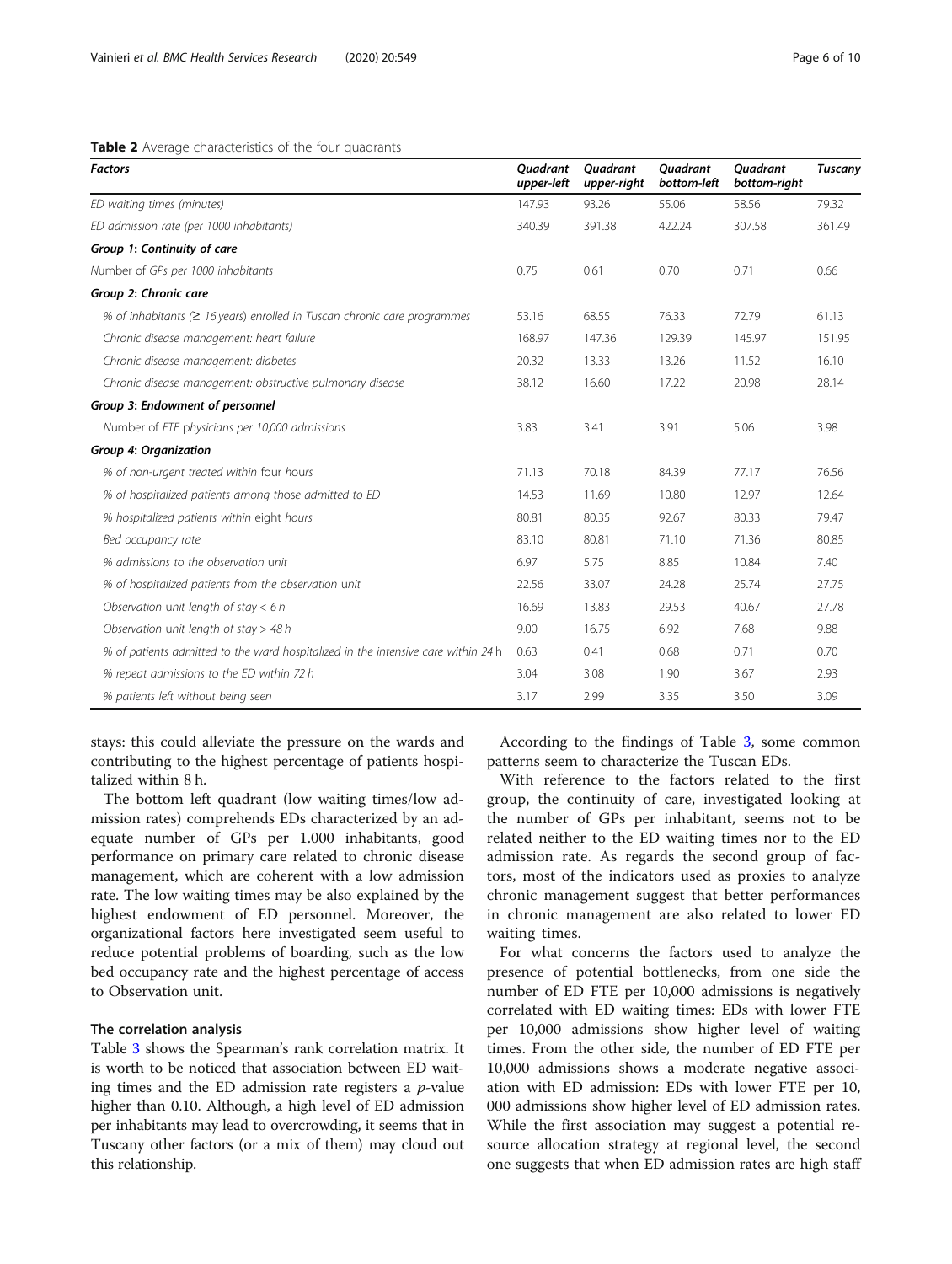<span id="page-6-0"></span>

| Table 3 Spearman's rank correlation                                                                                                                                                                                                                                                                                                              |                                     |                      |                            |                                                                                                                                                        |                    |          |          |         |          |                  |          |              |          |                    |         |                  |                  |         |          |                     |
|--------------------------------------------------------------------------------------------------------------------------------------------------------------------------------------------------------------------------------------------------------------------------------------------------------------------------------------------------|-------------------------------------|----------------------|----------------------------|--------------------------------------------------------------------------------------------------------------------------------------------------------|--------------------|----------|----------|---------|----------|------------------|----------|--------------|----------|--------------------|---------|------------------|------------------|---------|----------|---------------------|
|                                                                                                                                                                                                                                                                                                                                                  | ED waiting times<br>for inhabitants | ED admission<br>rate | N. GP <sub>S</sub><br>rate | FTE Physicians<br>per adm<br>Ż                                                                                                                         | B <sub>261</sub>   | C2A2     | C11A11   | C11A21  | C11A31   | C161             | C162     | C164<br>C163 |          | C165<br>C1651A     | C166    | C <sub>167</sub> | C168             | C169    | C1610    | <b>AGO</b><br>C1618 |
| ED waiting times for<br>inhabitants                                                                                                                                                                                                                                                                                                              | 1.00                                |                      |                            |                                                                                                                                                        |                    |          |          |         |          |                  |          |              |          |                    |         |                  |                  |         |          |                     |
| ED admission rate                                                                                                                                                                                                                                                                                                                                | $-0.22$                             | 1.00                 |                            |                                                                                                                                                        |                    |          |          |         |          |                  |          |              |          |                    |         |                  |                  |         |          |                     |
| N. GPs rate                                                                                                                                                                                                                                                                                                                                      | $-0.09$                             | $-0.16$              | 1.00                       |                                                                                                                                                        |                    |          |          |         |          |                  |          |              |          |                    |         |                  |                  |         |          |                     |
| N. FTE Physicians per<br>adm                                                                                                                                                                                                                                                                                                                     | $-0.41*$                            | $-0.36*$             | 0.30                       | 1.00                                                                                                                                                   |                    |          |          |         |          |                  |          |              |          |                    |         |                  |                  |         |          |                     |
| <b>B261</b>                                                                                                                                                                                                                                                                                                                                      | $-0.52*$                            | 0.04                 | $-0.01$                    | $0.60*$                                                                                                                                                | 1.00               |          |          |         |          |                  |          |              |          |                    |         |                  |                  |         |          |                     |
| CA <sub>2</sub>                                                                                                                                                                                                                                                                                                                                  | $0.58*$                             | $-0.15$              | $-0.19$                    | $-0.33$                                                                                                                                                | $-0.51*$           | 1.00     |          |         |          |                  |          |              |          |                    |         |                  |                  |         |          |                     |
| C11AT                                                                                                                                                                                                                                                                                                                                            | $0.60*$                             | $-0.22$              | 0.15                       | $-0.14$                                                                                                                                                | $-0.37*$           | 0.17     | 1.00     |         |          |                  |          |              |          |                    |         |                  |                  |         |          |                     |
| C11A21                                                                                                                                                                                                                                                                                                                                           | 0.23                                | $-0.01$              | 0.30                       | $-0.23$                                                                                                                                                | $-0.58*$           | 0.21     | 0.34     | 1.00    |          |                  |          |              |          |                    |         |                  |                  |         |          |                     |
| C11A31                                                                                                                                                                                                                                                                                                                                           | $0.43*$                             | $-0.34$              | 0.09                       | 0.09                                                                                                                                                   | $-0.52*$           | $0.62*$  | $0.50*$  | $0.44*$ | 1.00     |                  |          |              |          |                    |         |                  |                  |         |          |                     |
| C161                                                                                                                                                                                                                                                                                                                                             | $-0.77*$                            | $-0.06$              | $-0.17$                    | $0.38*$                                                                                                                                                | 0.33               | $-0.38*$ | $-0.43*$ | $-0.21$ | $-0.12$  | 1.00             |          |              |          |                    |         |                  |                  |         |          |                     |
| C162                                                                                                                                                                                                                                                                                                                                             | $-0.80*$                            | 0.14                 | $-0.13$                    | 0.29                                                                                                                                                   | 0.32               | $-0.40*$ | $-0.60*$ | $-0.25$ | $-0.36$  | $0.79*$          | 1.00     |              |          |                    |         |                  |                  |         |          |                     |
| C163                                                                                                                                                                                                                                                                                                                                             | $-0.60*$                            | $0.40*$              | 0.23                       | $-0.13$                                                                                                                                                | 0.01               | $-0.53*$ | $-0.34$  | 0.21    | $-0.41*$ | 0.30             | $0.43*$  | 1.00         |          |                    |         |                  |                  |         |          |                     |
| C164                                                                                                                                                                                                                                                                                                                                             | $-0.32$                             | 0.18                 | $0.40*$                    | $-0.04$                                                                                                                                                | 0.19               | $-0.49*$ | $-0.37*$ | 0.16    | $-0.39*$ | 0.03             | 0.03     | $0.56*$      | 1.00     |                    |         |                  |                  |         |          |                     |
| C1651A                                                                                                                                                                                                                                                                                                                                           | 0.09                                | $-0.24$              | $-0.51*$                   | 0.03                                                                                                                                                   | 0.16               | 0.23     | 0.01     | $-0.10$ | $-0.04$  | $\overline{0}$ . | 0.07     | $-0.44*$     | $-0.43*$ | 1.00               |         |                  |                  |         |          |                     |
| C165                                                                                                                                                                                                                                                                                                                                             | $-0.39*$                            | 0.05                 | 0.08                       | 0.21                                                                                                                                                   | $\overline{0}$ .11 | $-0.00$  | $-0.19$  | 0.08    | 0.35     | $0.46*$          | 0.29     | 0.10         | 0.06     | 1,00<br>$-0.22$    |         |                  |                  |         |          |                     |
| C166                                                                                                                                                                                                                                                                                                                                             | 0.01                                | 0.18                 | $-0.06$                    | 0.12                                                                                                                                                   | 0.02               | 0.28     | 0.13     | 0.00    | 0.17     | $-0.00$          | 0.00     | $-0.10$      | $-0.48*$ | 0.22<br>0.05       | 1.00    |                  |                  |         |          |                     |
| C167                                                                                                                                                                                                                                                                                                                                             | $-0.15$                             | $-0.10$              | $-0.21$                    | 0.36                                                                                                                                                   | 0.12               | 0.25     | $-0.02$  | $-0.33$ | 0.31     | $0.43*$          | 0.34     | $-0.38*$     | $-0.55*$ | $0.44*$<br>0.10    | $0.59*$ | 1.00             |                  |         |          |                     |
| C168                                                                                                                                                                                                                                                                                                                                             | $-0.18$                             | $-0.12$              | $0.43*$                    | $-0.13$                                                                                                                                                | $-0.34$            | $-0.10$  | 0.03     | $0.40*$ | 0.03     | 0.18             | $-0.07$  | 0.35         | 0.35     | 0.05<br>$-0.31$    | $-0.24$ | $-0.26$          | $\overline{100}$ |         |          |                     |
| C169                                                                                                                                                                                                                                                                                                                                             | $0.54*$                             | $-0.46*$             | 0.09                       | 0.04                                                                                                                                                   | $-0.24$            | $0.49*$  | $0.47*$  | $0.43*$ | $0.77*$  | $-0.30$          | $-0.44*$ | $-0.58*$     | $-0.20$  | 0.25<br>0.21       | $-0.06$ | 0.06             | $-0.20$          | 0.00    |          |                     |
| C1610                                                                                                                                                                                                                                                                                                                                            | 0.01                                | $-0.68*$             | $-0.34$                    | $\overline{a}$                                                                                                                                         | $-0.02$            | $0.42*$  | $-0.07$  | $-0.17$ | 0.31     | 0.30             | 0.07     | $-0.47*$     | $-0.43*$ | 0.07<br>$0.63*$    | 0.02    | 0.34             | 0.04             | 0.29    | 1.00     |                     |
| C1618                                                                                                                                                                                                                                                                                                                                            | $-0.59*$                            | 0.15                 | $\overline{0}$ .           | 0.34                                                                                                                                                   | 0.28               | $-0.39*$ | $-0.40*$ | 0.16    | $-0.03$  | $0.60*$          | 0.53*    | $0.43*$      | 0.30     | $0.73*$<br>$-0.24$ | 0.07    | 0.15             | 0.13             | $-0.05$ | $-0.12$  | 1.00                |
| D9A                                                                                                                                                                                                                                                                                                                                              | $-0.08$                             | 0.16                 | 0.06                       | $-0.06$                                                                                                                                                | $-0.11$            | $-0.27$  | 0.08     | 0.14    | $-0.18$  | 0.05             | 0.00     | $0.51*$      | 0.24     | 0.13<br>$-0.50*$   | 0.07    | $-0.08$          | 0.18             | $-0.32$ | $-0.47*$ | 1.00<br>0.15        |
| disease management: obstructive pulmonary disease; % of non-urgent; non-hospitalized patients admitted to the ward within four s, C164: % hospitalized ED patients within eight hours; C1651A: observation unit length of stay<br>B261: % of inhabitants ( $\geq$ 16 years enrolled into the Tuscan chronic care<br>Notes: $* = p$ -value < 0.10 |                                     |                      |                            | programmes; C2A2: bed occupancy rate; C11A11: chronic disease management: heart failure; C11A21: chronic disease management: diabetes; C11A31: chronic |                    |          |          |         |          |                  |          |              |          |                    |         |                  |                  |         |          |                     |

<sup>48</sup> b, C165 % admissions to the observation unit; C166: % of hospitalized ED patients from the observation unit; C168: % of ED patients hospitalized in the intensive care within 24 h; C169: % of hospitalized ED patients; C1 repeat admissions to the ED within 72 h; C1618: observation unit length of stay < 6 h; D9A: % patients left without being seen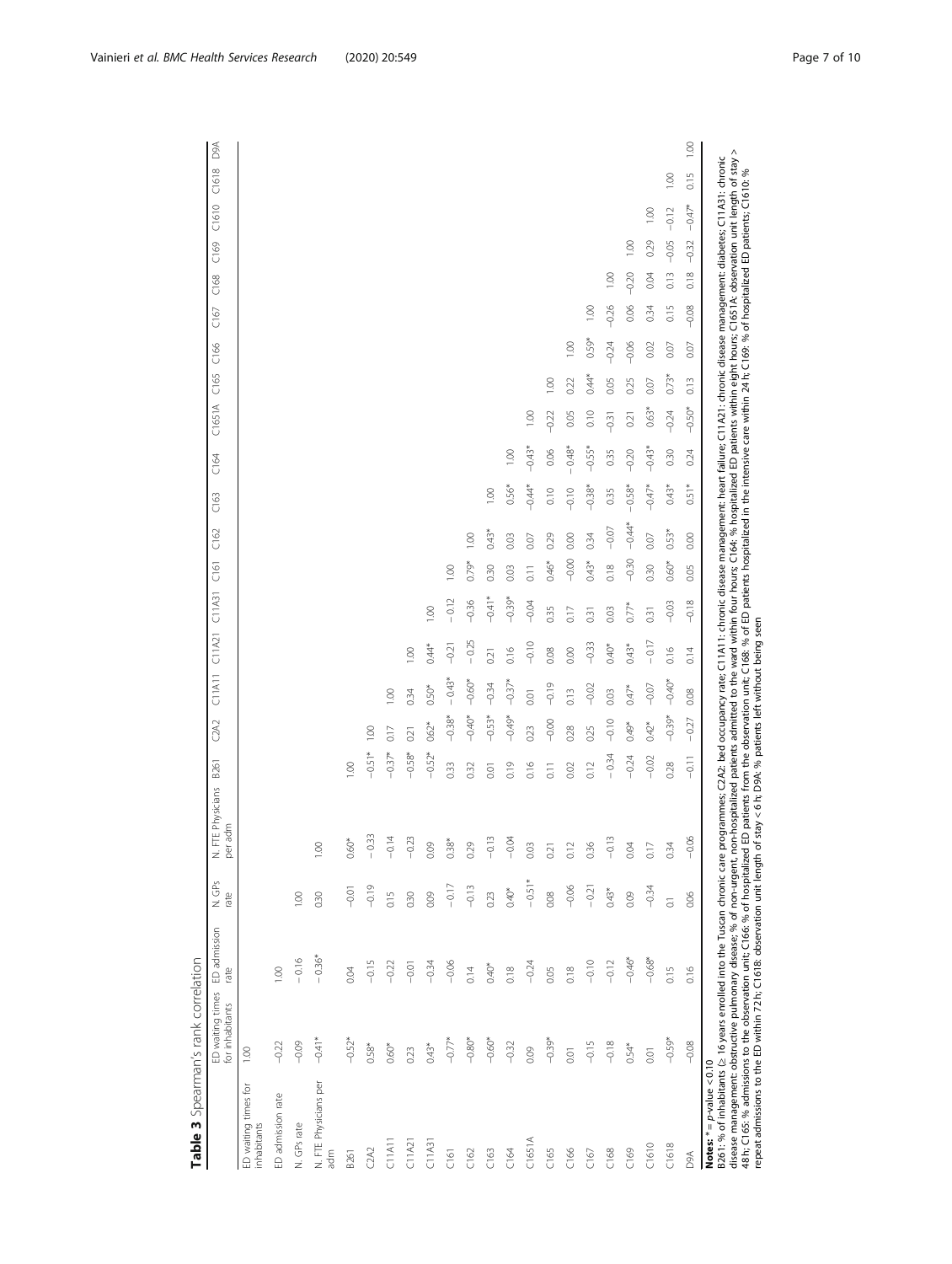endowment may be not able to timely cope with the high demand.

Finally, the most represented group of factors are those related to the organization. There are several associations among variables. In particular, higher occupancy rates are associated to higher ED waiting times, this suggests that the collaboration among hospital wards and ED is an issue that Tuscan EDs have to look at. This relationship was also found in other indicators looking for similar aspects such as the prompt admission to the hospital ward. Some organizational structures such as the Observation Unit seem to help ED to cope with high waiting times. Other associations suggest that the more EDs are able to respond to non-urgent patients treated within 4 h the higher the level ED admission rates, while the higher the percentage of ED patient hospitalized, the higher are the ED waiting times (also related to the capacity of the hospital ward to board them) as well as the lower are the ED admission rates.

Correlation analysis suggests some elements that seem to characterize Tuscan EDs, however, some elements need to be further investigated on a case based. Hence, in order to help hospital and local health authority managers to disentangle which are the issues to be investigated in their situations, the ED waiting times and admission rate matrix may be used.

#### **Discussion**

The ED is part of a service delivery system, and therefore the diagnostic logical framework presented in Fig. [1](#page-3-0) seeks to help managers to identify the flaws and the strengths of the overall system, and the mixed strategies the local or regional health system has to apply. Indeed, the matrix allows an integrated analysis that takes into account the main factors that are bivariately associated with waiting times and admission rates, for instance the organization of EDs, ED personnel endowment and performance of primary care. The formulation of hypotheses to be investigated throughout the positioning of ED into the quadrants of the matrix and the identification of an initial list of measures already identified in literature, may support managers to address the questions that primarily can be referred to their case, thus helping them to find out the solution. Hence, this approach may support regional and hospital managers to shortlist the questions they have to answer to identify which are the potential strategies that the ED or the health system can take into account in order to better manage the waiting times. While other scholars have already highlighted the importance of some factors such as the functioning of the primary care services  $[17, 19-25]$  $[17, 19-25]$  $[17, 19-25]$  $[17, 19-25]$  $[17, 19-25]$  $[17, 19-25]$  with a particular focus on programs related to chronic patients who are the among the ED frequent users [\[26](#page-9-0), [27,](#page-9-0) [49](#page-9-0)]; the presence of bottlenecks both considering personnel [[34](#page-9-0)–[36](#page-9-0)]

or equipment [[37,](#page-9-0) [38\]](#page-9-0) and other organizational aspects [[37,](#page-9-0) [38\]](#page-9-0), trying to find out general rules, this paper seeks to support managers and policy makers identifying those elements that specifically refers to their ED. Hence, the matrix seeks to support managers to reflect upon the application of these general rules to their case.

The descriptive statistics provide illustrative example of the suggestions coming from this diagnostic logical framework. The combined use of the matrix and the Spearman's rank of correlation can help to understand common patterns among Tuscan EDs and more specific issues to investigate for each ED or group of EDs.

The findings of the correlation analysis highlight that resource allocation strategies and resource efficiency choices are associated to ED waiting times. In particular, FTE personnel per admission is negatively associated to ED waiting times thus suggesting that one of the factors that a regional (or meso) level of government may consider in order to better manage ED waiting times is a more equitable allocation of FTE per admissions; another aspect that may be supported at the regional level is the chronic management program, already in place in Tuscany Region. It is negatively associated to ED waiting times so that monitoring and promoting its implementation across the Tuscan districts may be one of the factors that can help managing waiting times. In addition, the regional (or meso) managers and policy makers can promote protocols to suggest the organizational choices related to hospital resource allocation (such as the use of observational units, the higher it is the lower are the ED waiting times) or to the resource efficiency (such as the bed occupancy rate, the higher it is the higher the ED waiting times) that can help containing ED waiting times.

The findings of the analysis of the four quadrants of the matrix provide empirical examples of what has been found in the Van den Heede and Van de Voorde review [[50\]](#page-9-0): there is no golden rule to reduce ED waiting times or ED admission rates, so that strategies that hospital and local managers may adopt have to be personalized. Indeed, in some cases, it seems that the organizational factor that may affect the ED waiting times are the relationships with the hospital wards despite an average bed occupancy rate. While in other cases, high ED waiting times seem to be related to the primary care structure or the low performance of chronic care management.

## Conclusions

This paper adapted the waiting times-admission rate matrix already used in other services  $[44, 45]$  $[44, 45]$  $[44, 45]$  $[44, 45]$  to the ED context also using the illustrative example of the Tuscan EDs. The matrix can work as a logical diagnostic tool to help managers to analyze the situation of their EDs.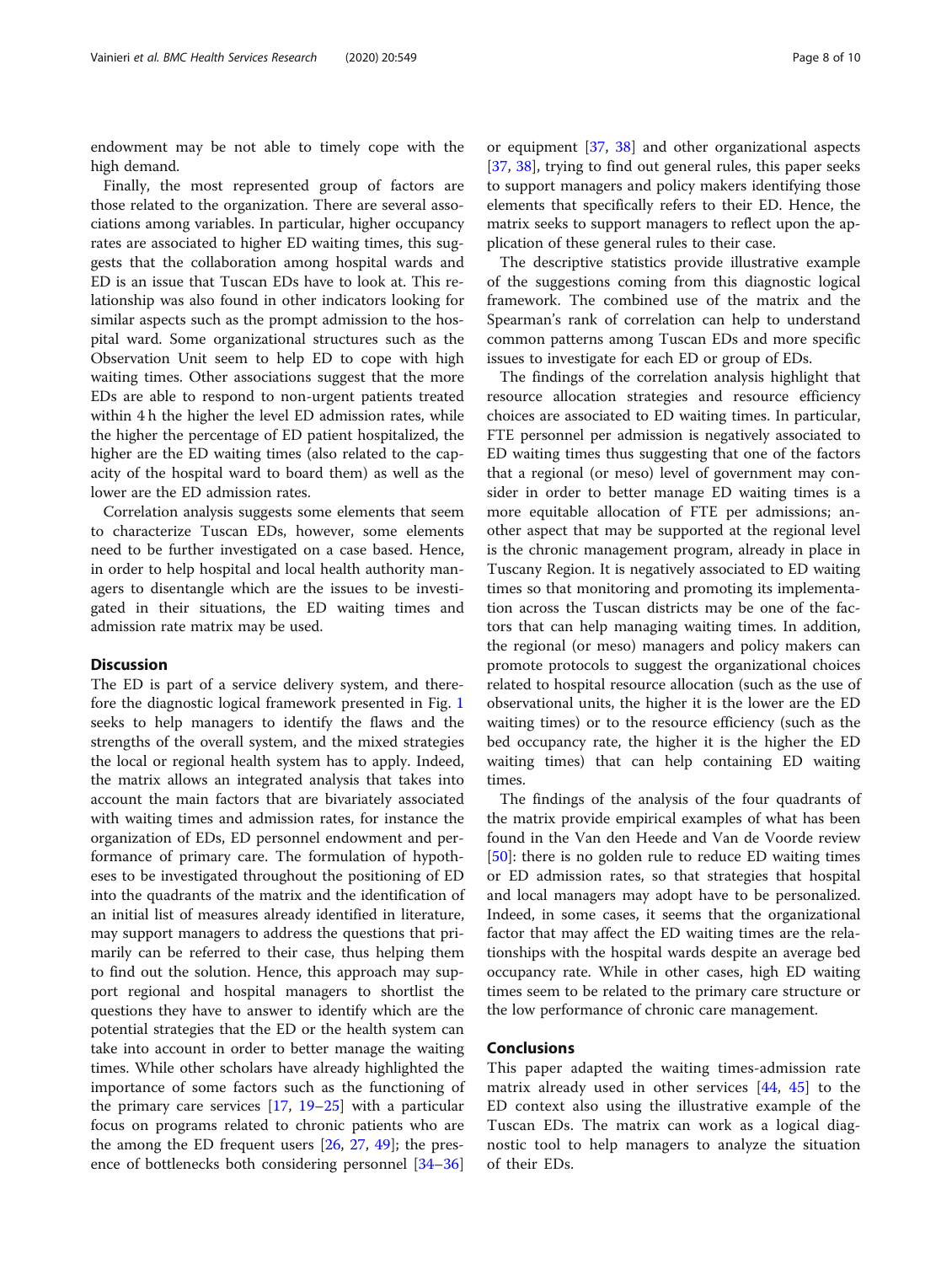<span id="page-8-0"></span>A strength of this study is the classification of the main factors that previous researchers have identified as main determinants of ED admission rate and waiting times into a logical framework that can support managers to address the questions that primarily can be referred to their case, thus helping them to find out the solution. Indeed, the matrix may help to shortlist the issues to focus on, based on the ED positioning among the quadrants.

In addition, this diagnostic logical framework attempts to lead local and regional managers to cope with ED waiting times using a systemic approach, thus not only looking at the hospital or ED organization but considering also other factors that may affect their situation.

This study has a number of limitations. First, the analyses and results refer to the context of one Region (Tuscany) in one country (Italy). However, the logical framework proposed in this study as well as the kind of analyses conducted and the type of variables considered, may be easily replicated in other contexts, since they are derived from theory. The results may be different but the approach in detecting the situation of each group of EDs could be the same. Second, the waiting timesadmission rates matrix presented in this study works well and it is a supportive source of information for policy makers only when there is the opportunity to compare performances and data of both EDs as well as primary care, continuity and hospital performances. Moreover, countries and regions may enrich their analyses including more indicators per group of factors.

Third, the matrix was presented and discussed in a workshop with the head of the EDs but it has not been used yet by policy makers and managers to detect the factors affecting ED waiting times.

Finally, it is worth highlighting that this study is purely descriptive, without any claim to derive causal inference from the analyses presented. The matrix developed, together with the correlations analysis, provide a picture of the actual situation characterizing the Tuscan EDs, and an interesting starting point to support healthcare managers and policy makers in the analyses and potentially solution to problems linked to high EDs waiting times or inappropriate admission rates.

#### Abbreviations

ED: Emergency department; LHA: Local health Authority; GP: General practitioner; FTE: Full-time equivalent; B261: % Of inhabitants  $>$  = 16 years enrolled into the TUSCAN CHRONIC CARE PROGRAMS.; C2A2: Bed occupancy rate; C11A11: Chronic disease management for heart failure; C11A21: Chronic disease management for diabetes; C11A31: Chronic disease management for obstructive pulmonary disease; % of non-urgent, not hospitalized patients admitted to the ward within 4 h; C164: % Hospitalized ED patients within 8 h.; C1651A: Observation Unit length of stay > 48 h; C165: % Admissions to the Observation Unit.; C166: % Of hospitalized ED patients from the Observation Unit.; C168: % Of ED patients hospitalized in the intensive care within 24 h.; C169: % of hospitalized ED patients.; C1610: % Repeated

admissions to the ED within 72 h.; C1618: Observation Unit length of stay < 6 h; D9A: % Patients left without being seen.

#### Acknowledgements

Not applicable.

#### Authors' contributions

MV and CP designed the study, LC analyzed data, CP conducted the review of ED's literature. All authors contributed to writing and interpreting the results. All authors read and approved the final manuscript.

#### Funding

Not applicable.

#### Availability of data and materials

The datasets used and/or analyzed during the current study are available from the corresponding author on reasonable request.

#### Ethics approval and consent to participate

The study used publicly available secondary data, and therefore did not require approval by an ethics committee.

#### Consent for publication

Not applicable.

#### Competing interests

The authors declare that they have no competing interests.

#### Author details

<sup>1</sup> Associate Professor at Management and Health Laboratory, Institute of Management, Scuola Superiore Sant'Anna, Pisa, Italy. <sup>2</sup>Post-doctoral researcher at Università degli studi di Genova, Genoa, Italy. <sup>3</sup>PhD candidate, Management and Health Laboratory, Institute of Management, Scuola Superiore Sant'Anna, Pisa, Italy.

# Received: 29 January 2020 Accepted: 9 June 2020<br>Published online: 17 June 2020

#### References

- 1. Berchet C. Emergency care services: trends, drivers and interventions to manage the demand, OECD health working papers, no. 83. Paris: OECD Publishing; 2015.
- 2. Di Somma S, Paladino L, Vaughan L, Lalle I, Magrini L, Magnanti M. Overcrowding in emergency department: an international issue. Intern Emerg Med. 2015;10(2):171–5.
- 3. Richardson DB, Mountain D. Myths versus facts in emergency department overcrowding and hospital access block. Med J Aust. 2009;190(7):369–74.
- 4. Dickinson G. Emergency department overcrowding. Can Med Assoc J. 1989; 140(3):270.
- 5. Andrulis DP, Kellermann A, Hintz EA, Hackman BB, Weslowski VB. Emergency departments and crowding in United States teaching hospitals. Ann Emerg Med. 1991;20(9):980–6.
- 6. Schneider SM, Gallery ME, Schafermeyer R, Zwemer FL. Emergency department crowding: a point in time. Ann Emerg Med. 2003;42(2):167–72.
- 7. American College of Emergency Physicians. Crowding. Policy Statement. 2006.January.
- 8. Pines JM, Hollander JE. Emergency department crowding is associated with poor care for patients with severe pain. Ann Emerg Med. 2008;51(1):1–5.
- 9. Bernstein SL, Aronsky D, Duseja R, Epstein S, Handel D, Hwang U, et al. The effect of emergency department crowding on clinically oriented outcomes. Acad Emerg Med. 2009;16(1):1–10.
- 10. Sprivulis PC, Da Silva JA, Jacobs IG, Jelinek GA, Frazer AR. The association between hospital overcrowding and mortality among patients admitted via Western Australian emergency departments. Med J Australia. 2006;184(5): 208–12.
- 11. Guttmann A, Schull MJ, Vermeulen MJ, Stukel TA. Association between waiting times and short term mortality and hospital admission after departure from emergency department: population based cohort study from Ontario, Canada. BMJ. 2011;342:d2983.
- 12. Higginson I. Emergency department crowding. Emerg Med J. 2012;29(6): 437–43.